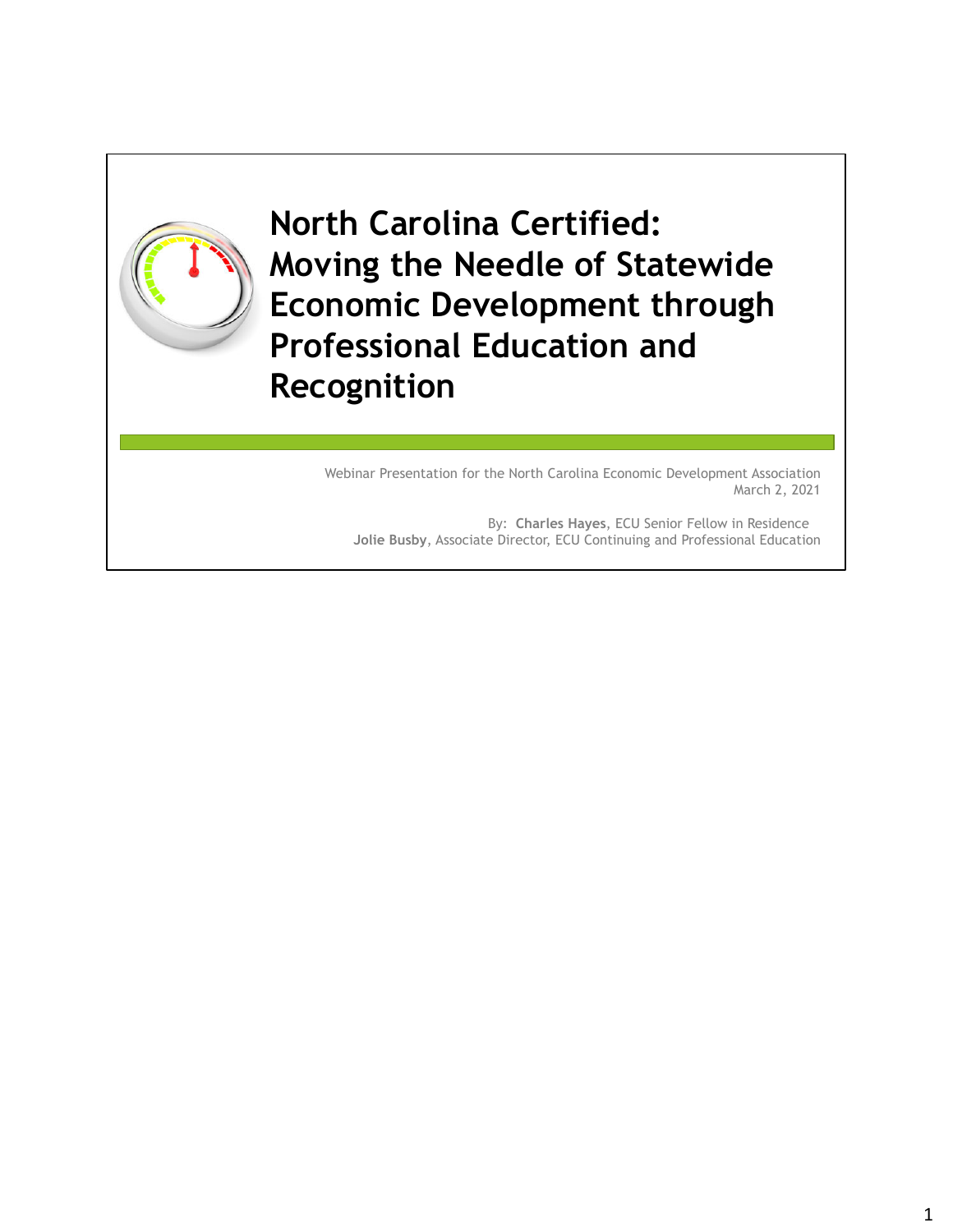#### **Overview North Carolina Certified Economic Developer**

The ECU Economic Development Academy was developed in conjunction with North Carolina Economic Development Association to serve seasoned economic developers and those new to the field by providing, relevant and affordable continuing education opportunities as well as an accessible credentialing program.

The Academy is comprised of two instructional paths:

- o **North Carolina Certified Economic Developer (NCCED) Program**
- o **Honors Seminar in Economic Development**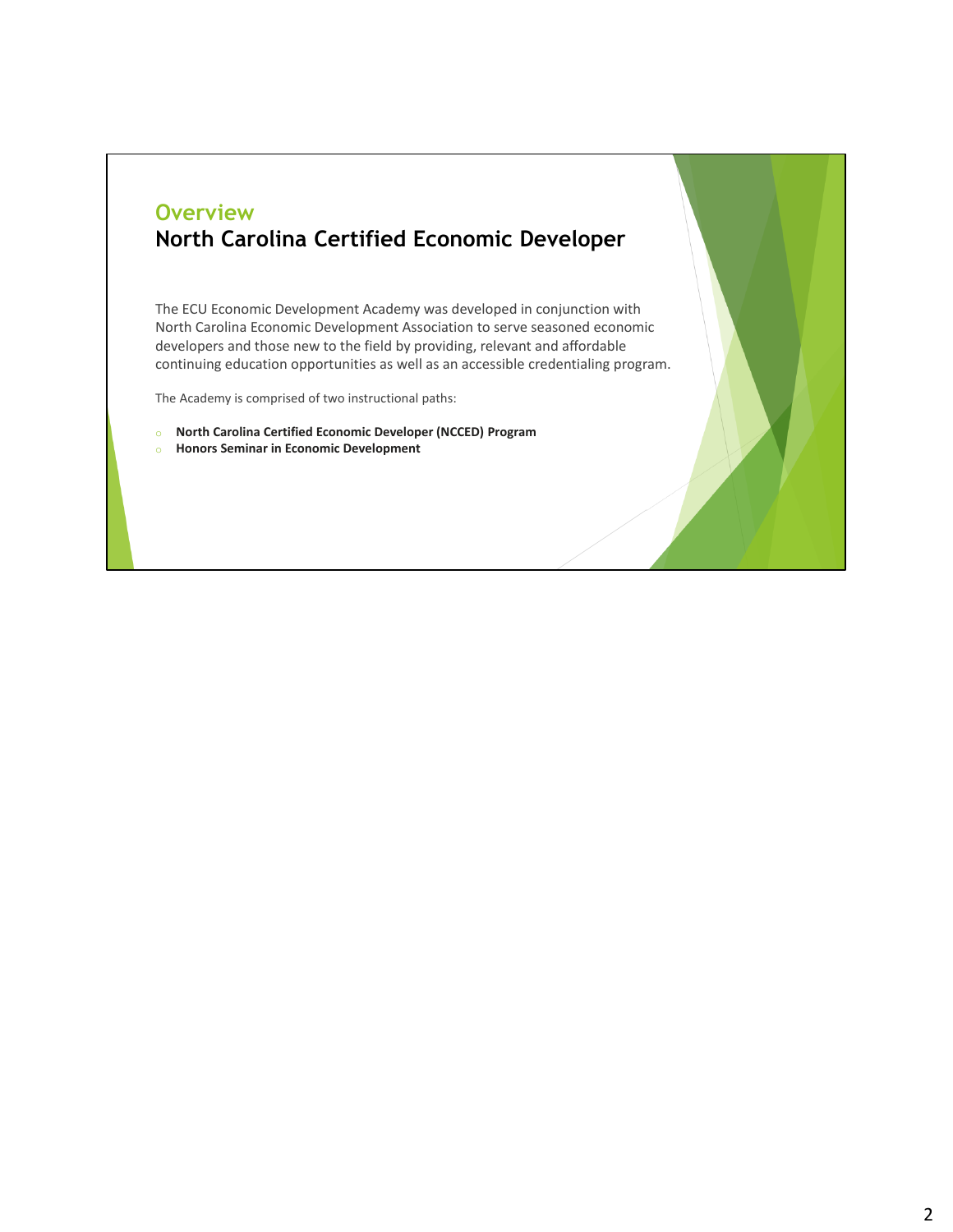### **Mission Statement**

To expand the knowledge of economic development and its dynamics for professional practitioners, government officials, community leaders, and citizens to enhance decision‐making and improve the economic competitiveness of North Carolina and its communities.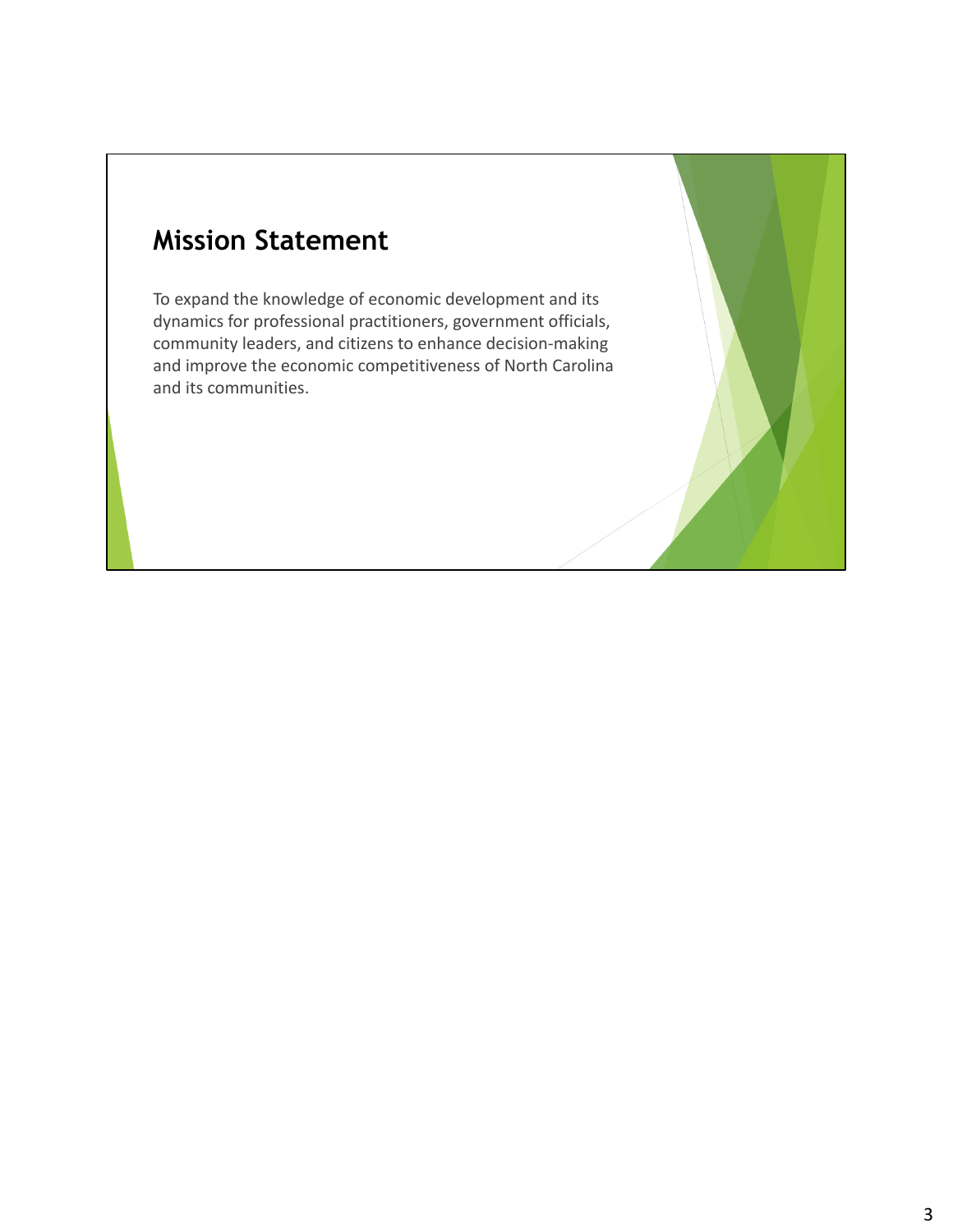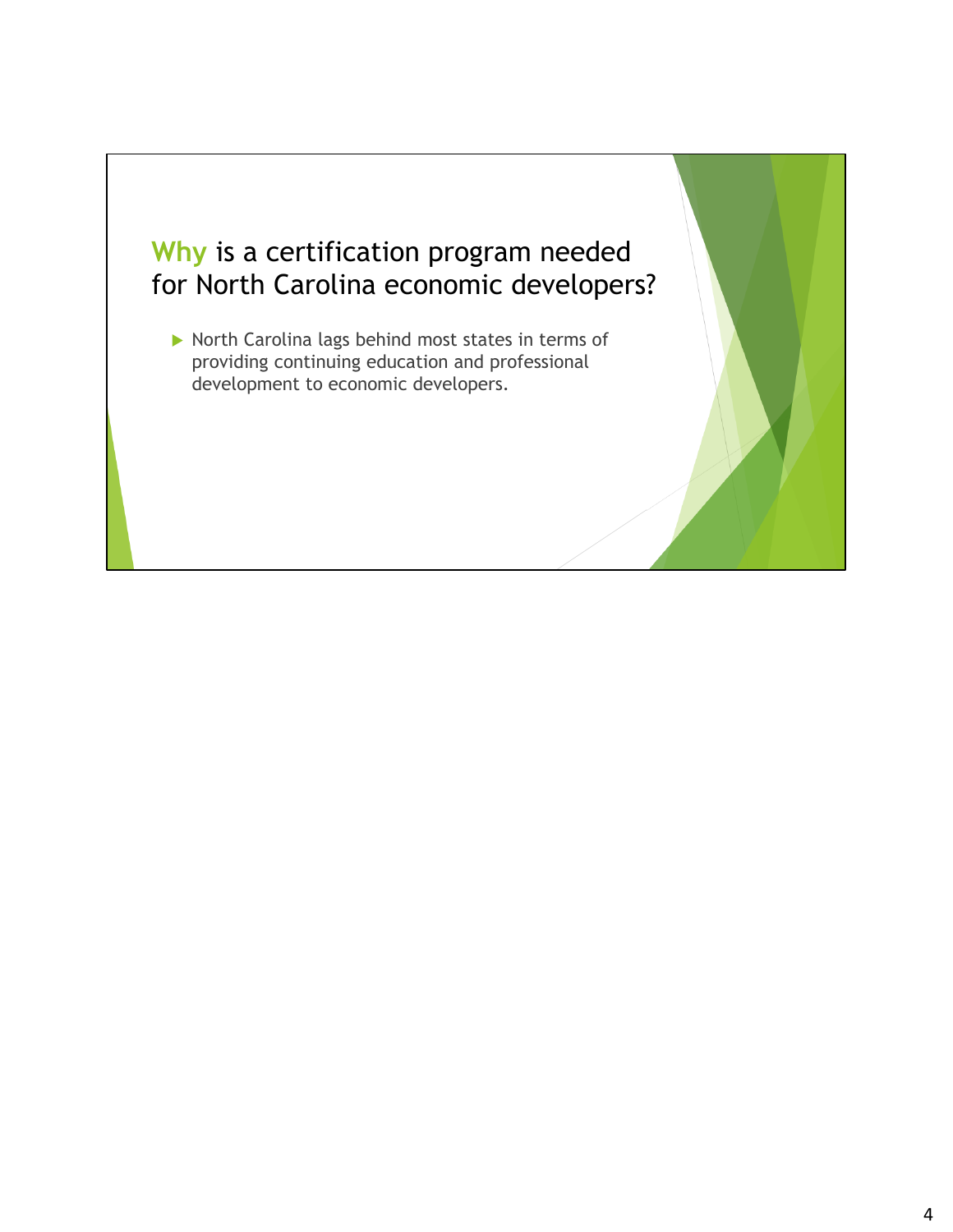#### **How** was the program curriculum designed?

- A planning team
- $\blacktriangleright$  Model programs used as foundation for framework
- ECU Division of Research, Economic Development and Engagement
- ECU Continuing and Professional Education
- ▶ Curricular content focus on challenges and opportunities facing North Carolina and its communities.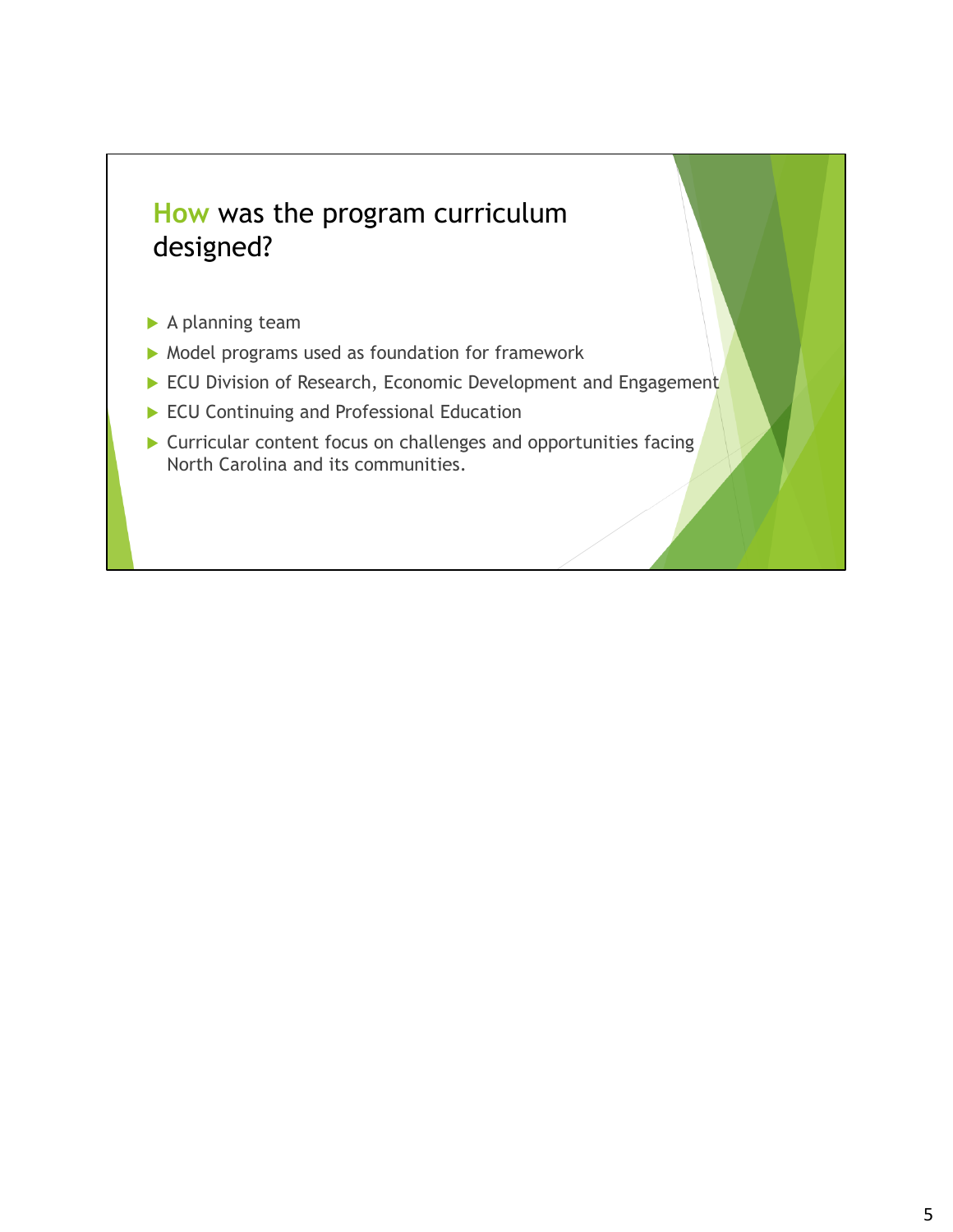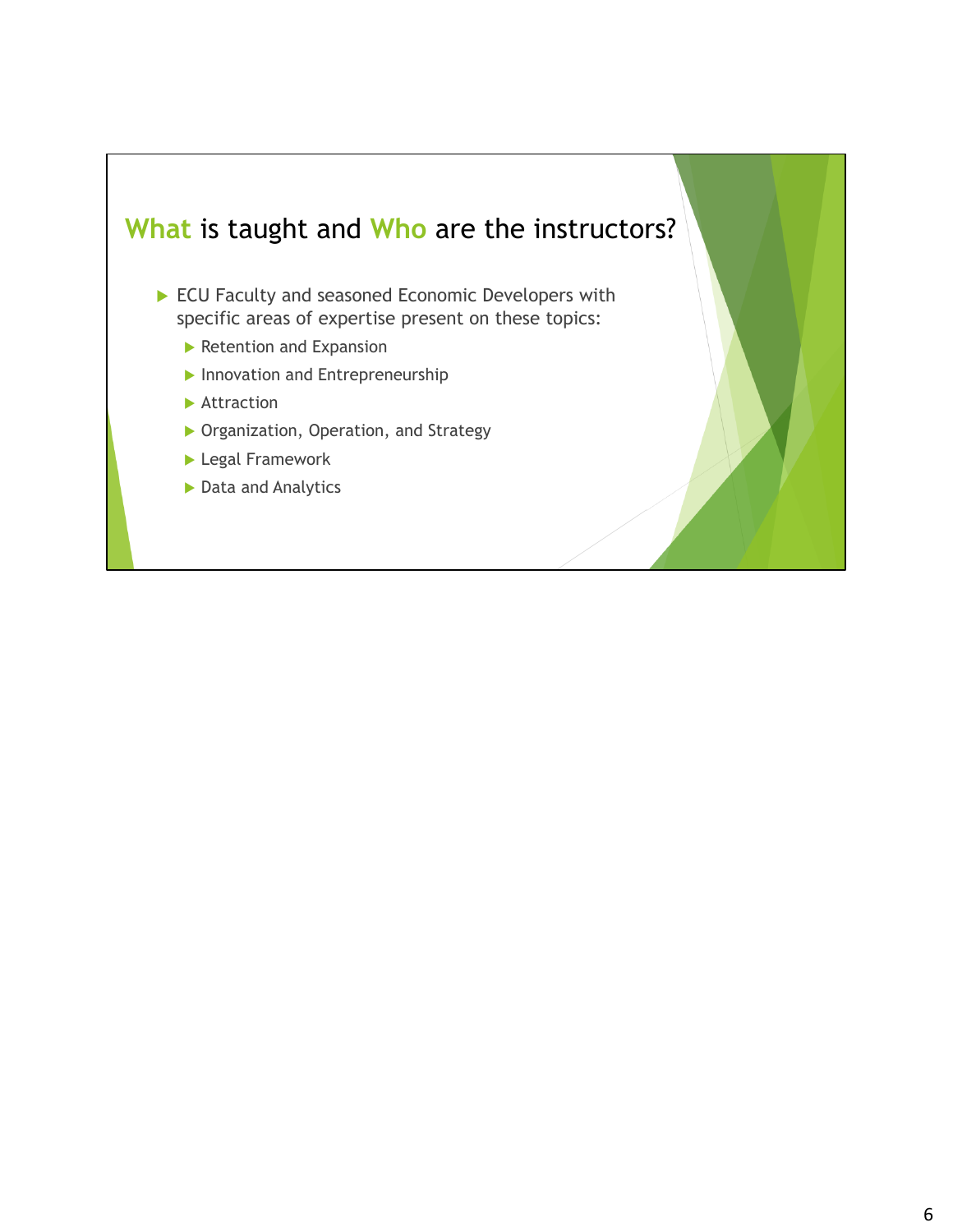## **Retention and Expansion**



Dr. Olga Smirnova Associate Professor for the MPA program Department of Political Science East Carolina University

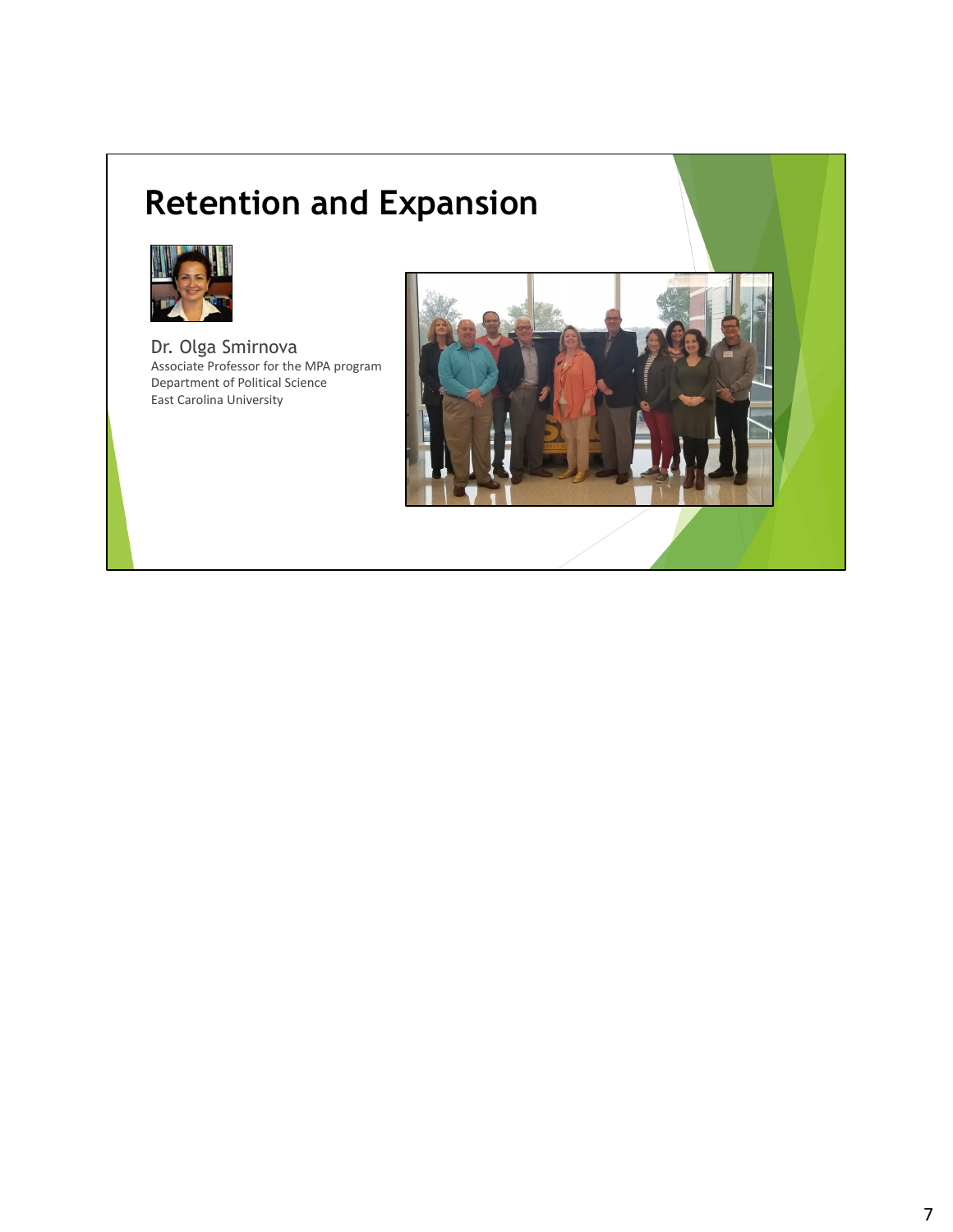### **Innovation and Entrepreneurship**



David Mayo Director, Crisp Small Business Resource Center Miller School of Entrepreneurship East Carolina University

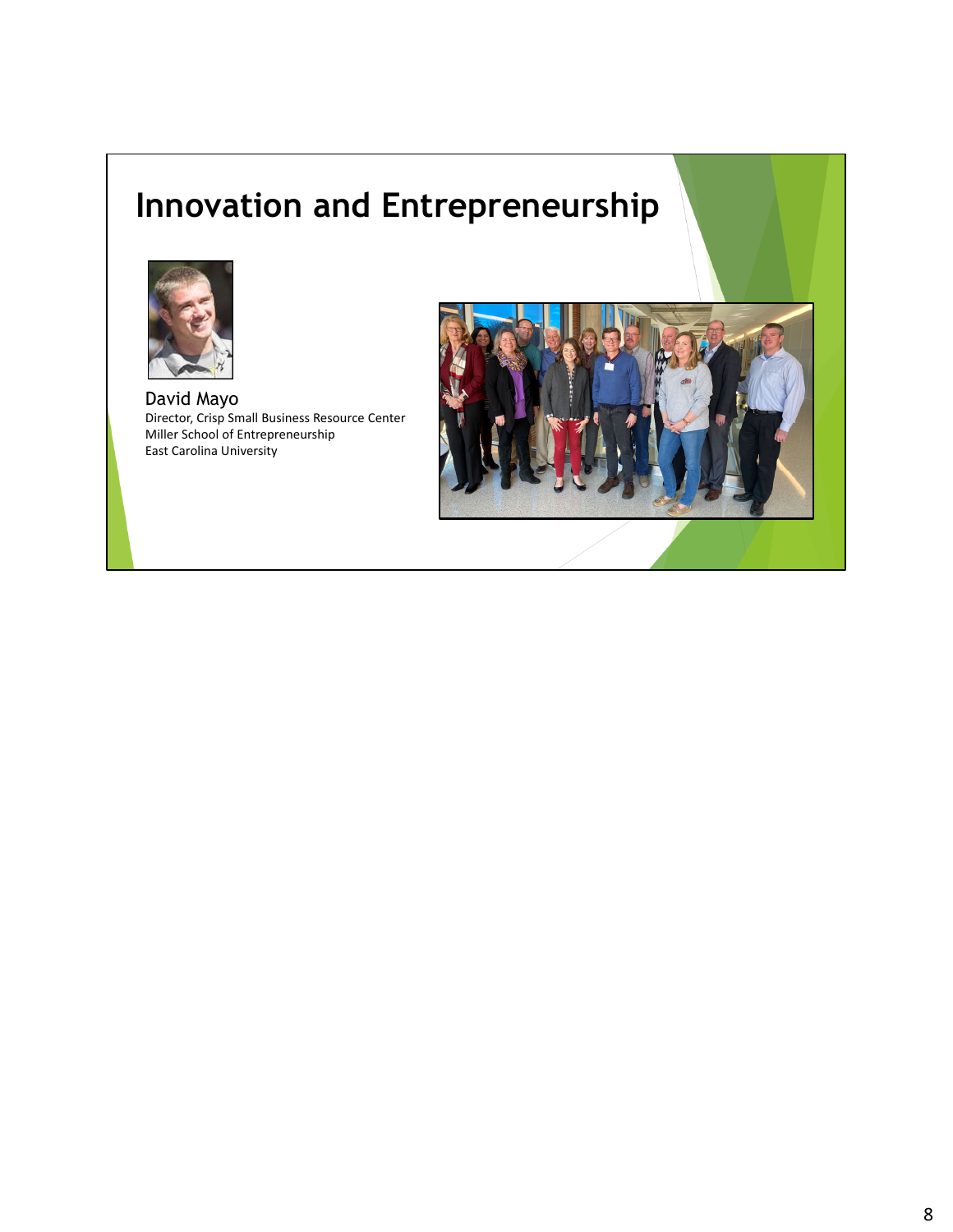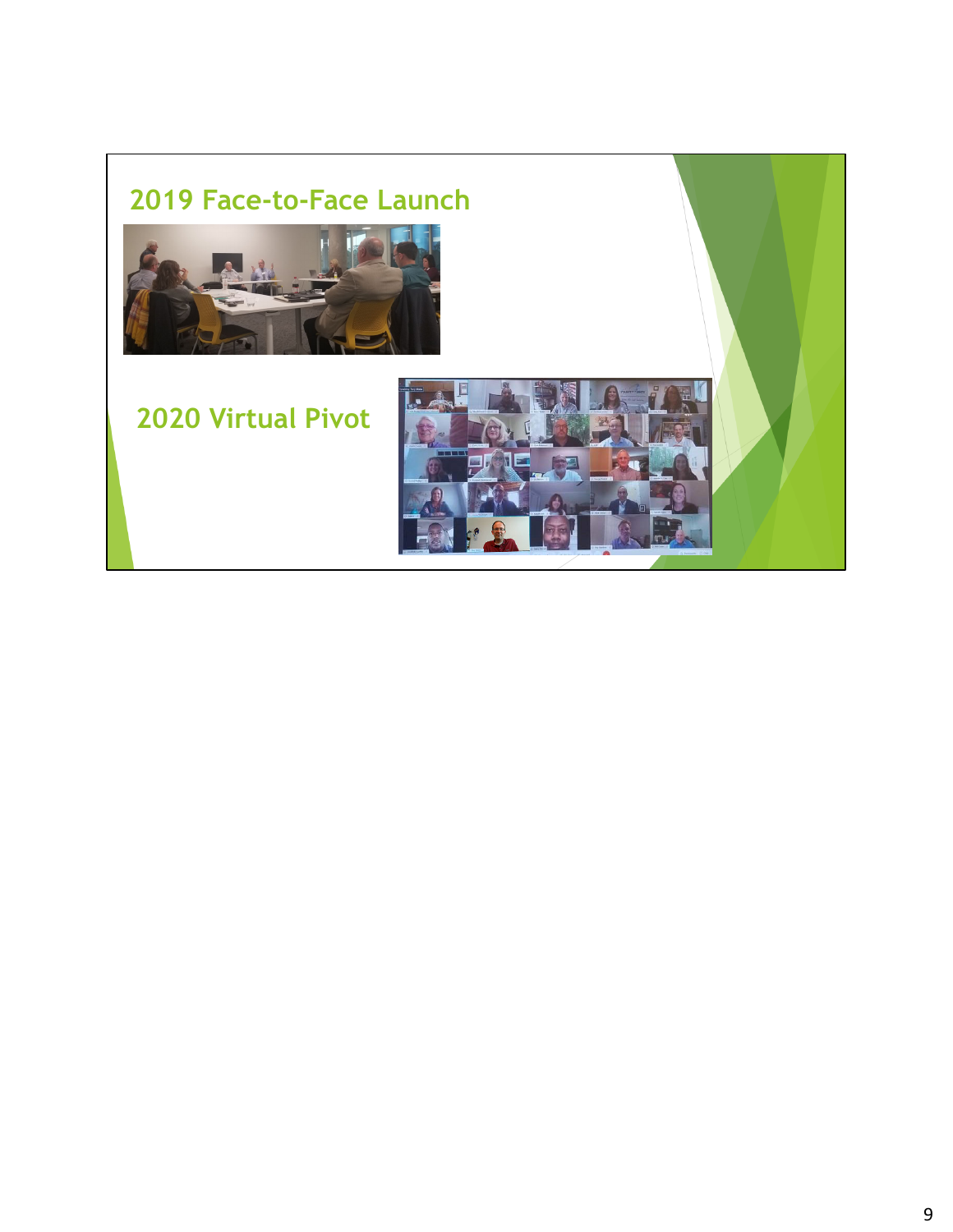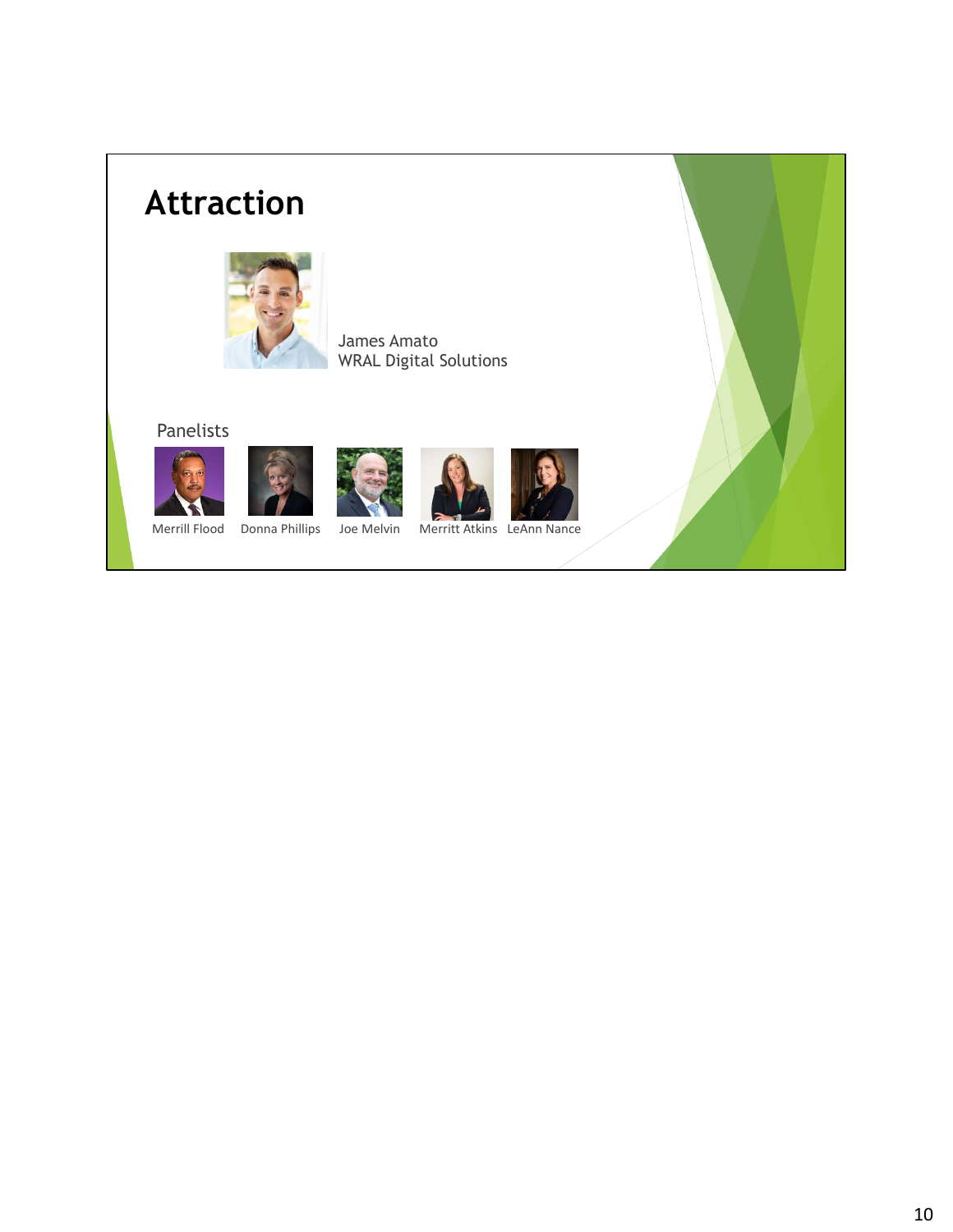### **Organization, Operations, and Strategy**



Dan Parks Senior Strategist Hayes Group Consulting, LLC



Charles Hayes Senior Fellow in Residence East Carolina University

11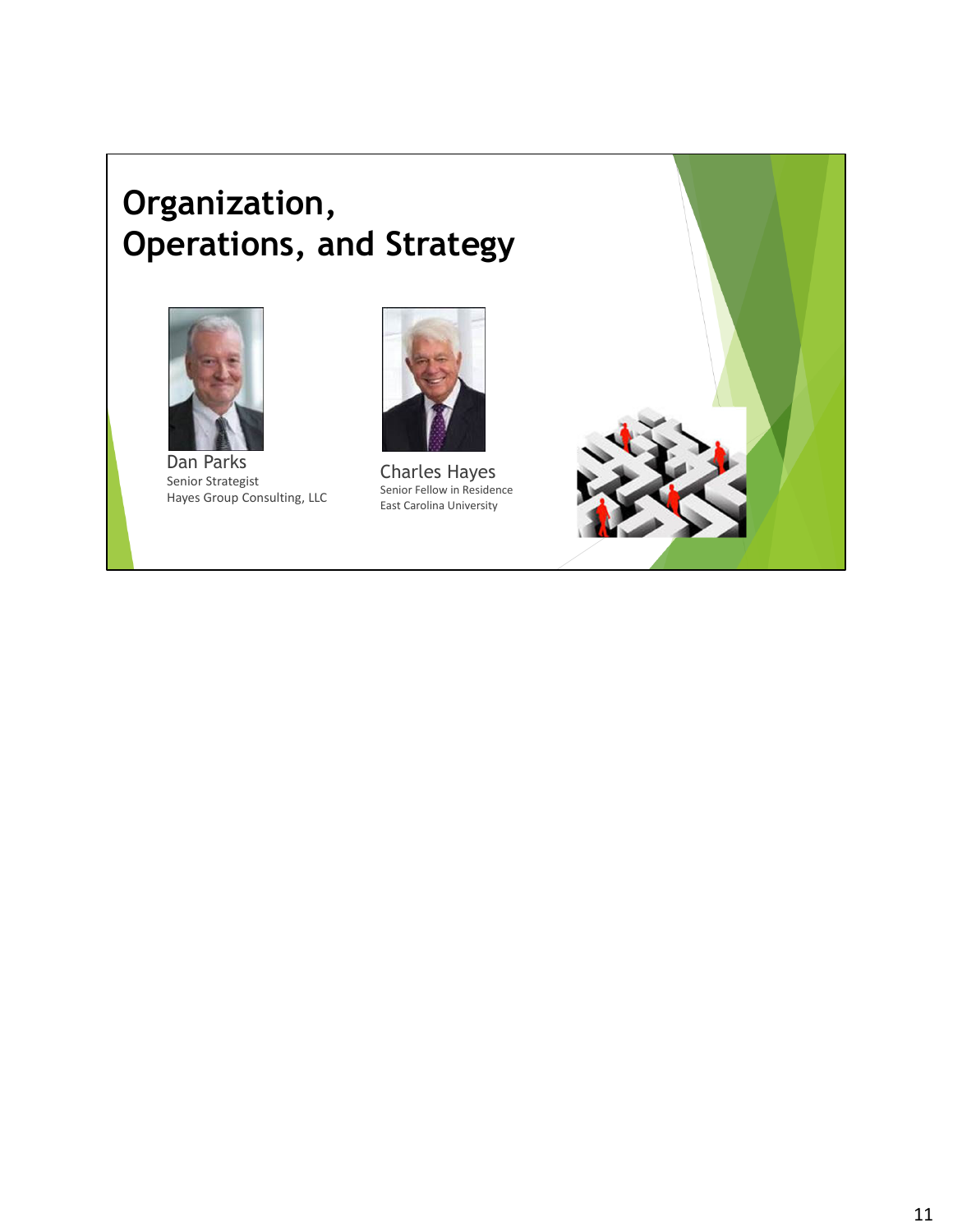# **Legal Framework**



Ernie C. Pearson Nexsen Pruet, LLC



Dave Efird Counsel Womble Bond Dickinson (US) LLP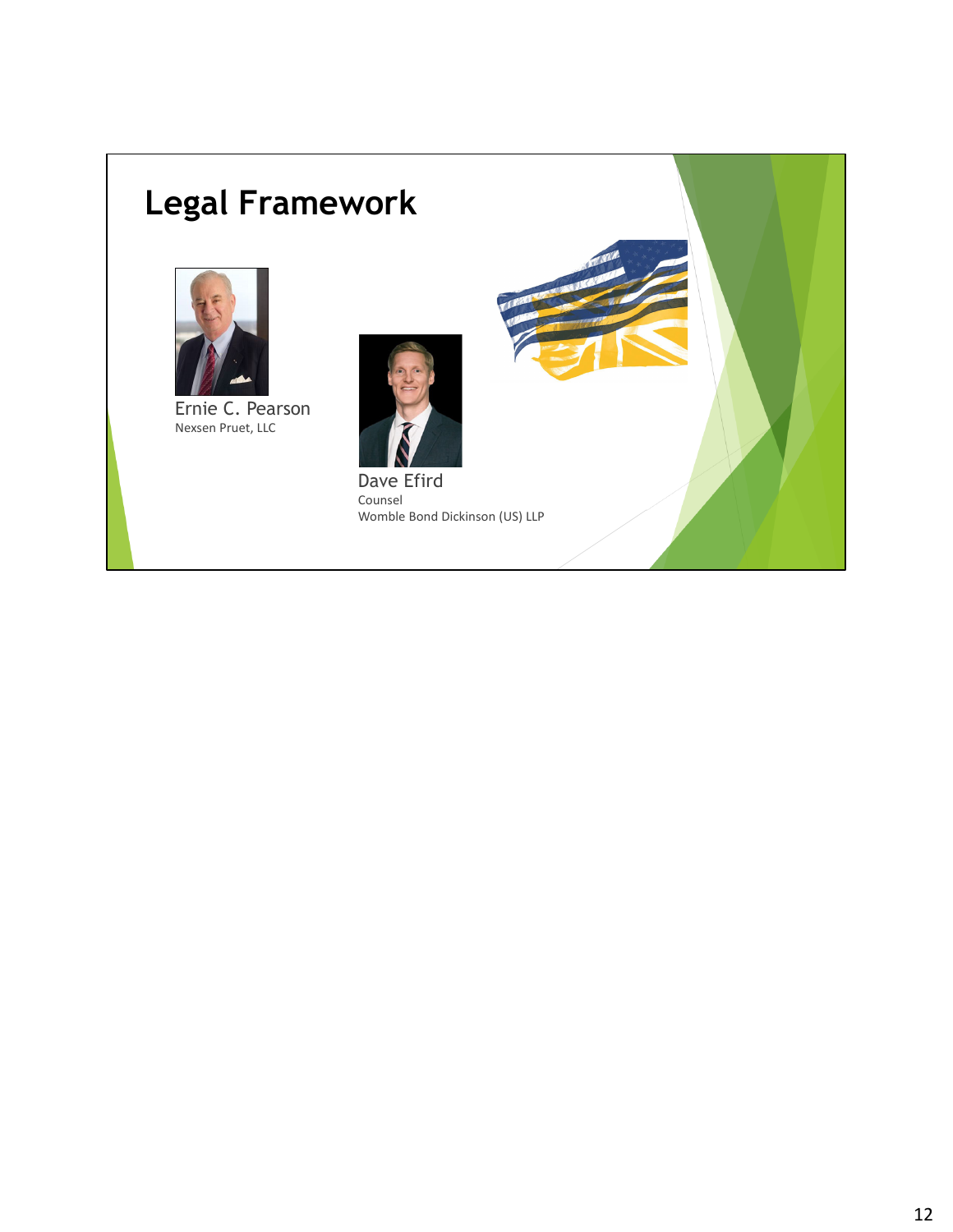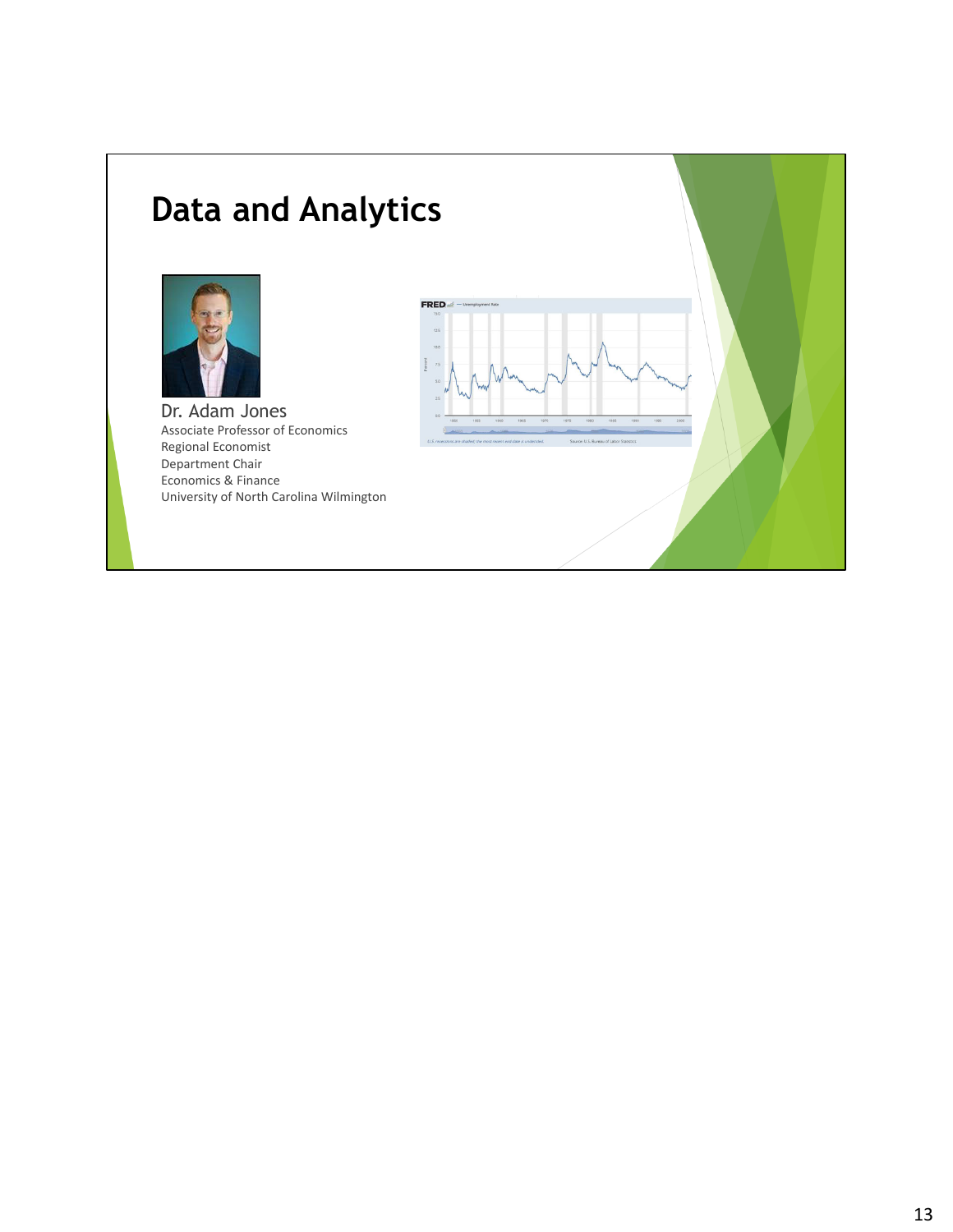#### **How do I earn Certification?**

- ▶ To become a Certified North Carolina Economic Developer, participants must complete 84 contact hours comprised of the following:
	- ▶ Data & Analytics (10 hours)
	- Innovation & Entrepreneurship (10 hours)
	- Retention  $E$  Expansion (10 hours)
	- Attraction (10 hours)
	- **Legal Framework (10 hours)**
	- ▶ Organization, Operation, & Strategy (10 hours)
	- ▶ IECD Basic Course offered by UNC Chapel Hill (24 hours)
	- ▶ Capstone Project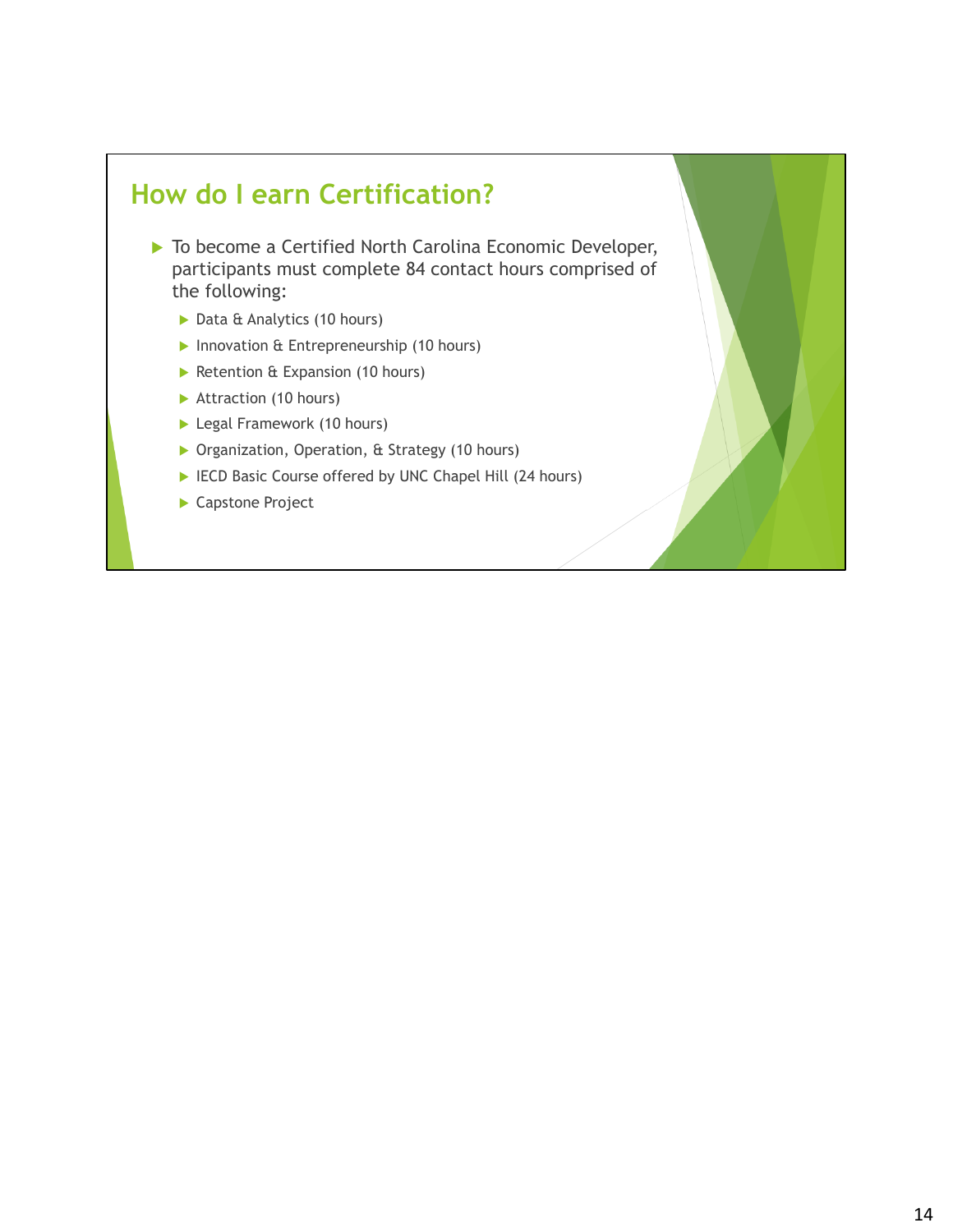